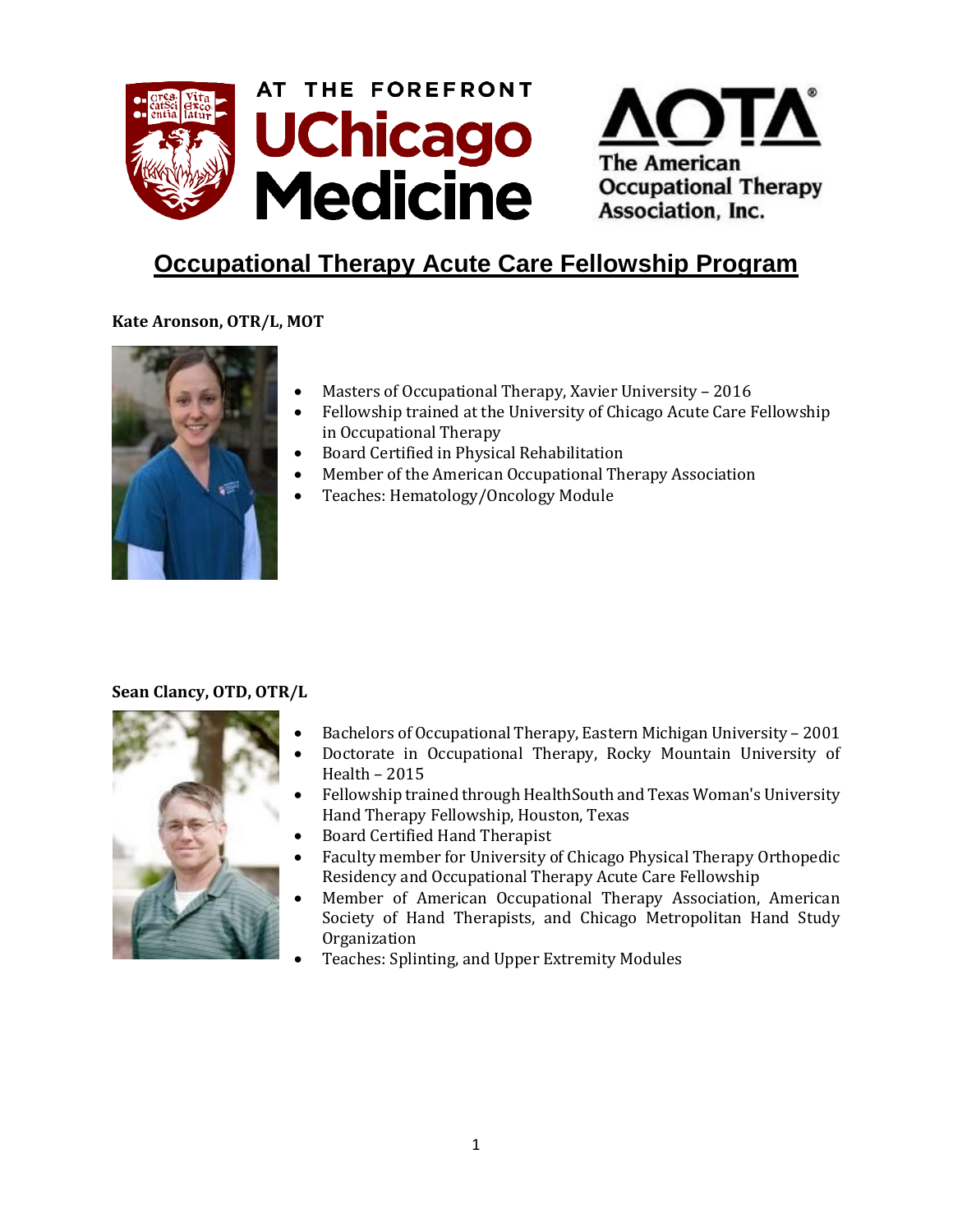## **Cheryl Esbrook, OTR/L, BCPR – Fellowship Program Coordinator**



- Bachelors of Science in Occupational Therapy, Western Michigan University – 2003
- Board Certified in Physical Rehabilitation
- Program Coordinator and Faculty member for University of Chicago Occupational Therapy Acute Care Fellowship
- Member of the American Occupational Therapy Association, and the Society of Critical Care Medicine
- Teaches: Critical Care, Cardiothoracic Surgery, Lab Values, and Medical Devices Modules

#### **Michelle Koenigsknecht, OTR/L**



- Master of Science in Occupational Therapy Davenport University 2017
- Fellowship trained at the University of Chicago Acute Care Fellowship
- Member of the American Occupational Therapy Association
- Teaches: Trauma and General Surgery Modules

#### **Erin Koppen, MS, OTR/L, BCPR**



- Master of Science in Occupational Therapy, Western Michigan University – 2009
- Board Certified Physical Rehabilitation
- Faculty member for University of Chicago Occupational Therapy Acute Care Fellowship
- Member of the American Occupational Therapy Association
- Teaches: Neurology and Neuro Surgery Modules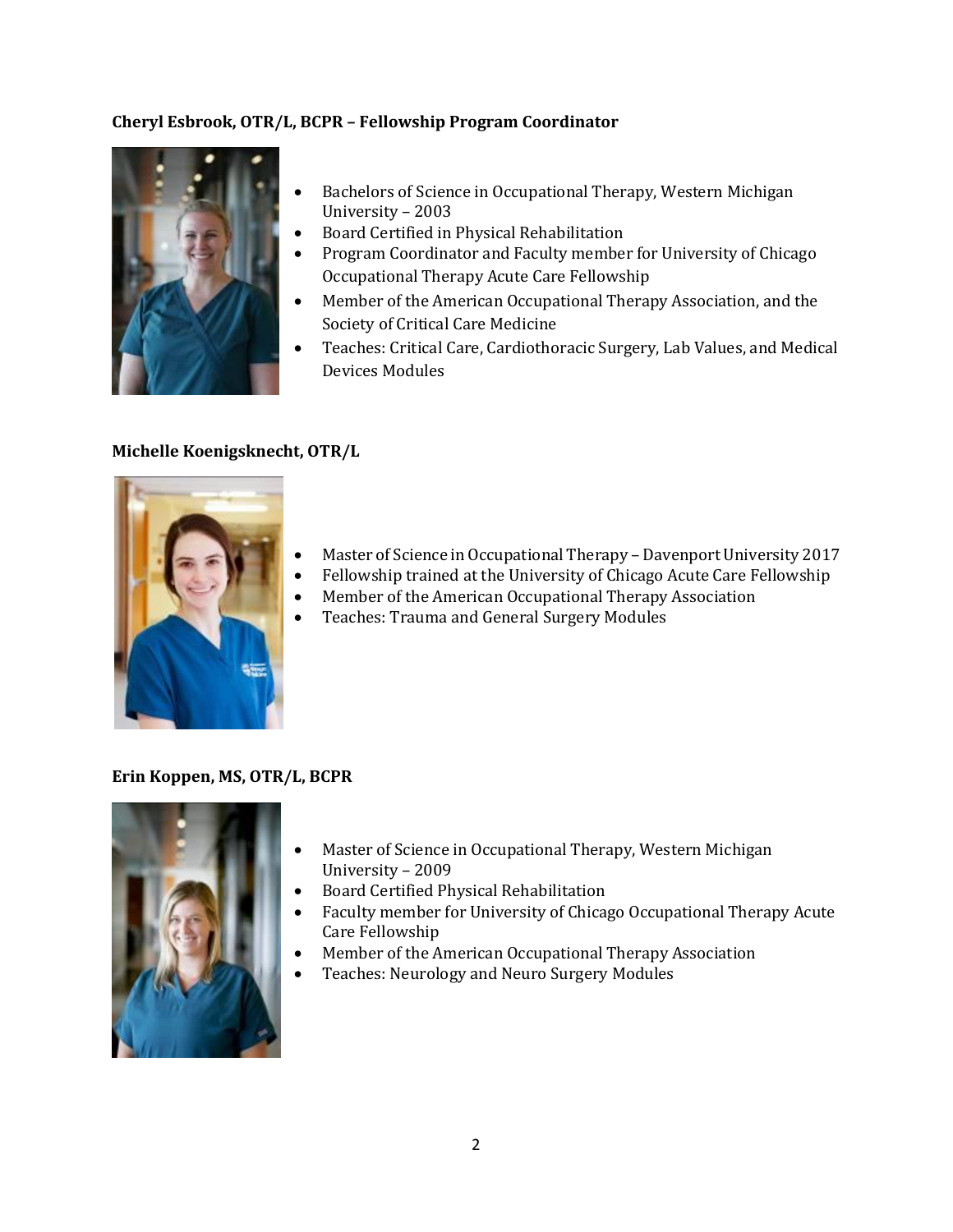#### **Michael Littleton, MPH, OTR/L**



- Bachelors of Science in Occupational Therapy, Chicago State University – 1984
- Masters of Public Health, University of Illinois Chicago 2002
- Board Certified Hand Therapist
- Faculty member for University of Chicago Occupational Therapy Acute Care Fellowship and Certified Associate Professor University of Illinois at Chicago
- Member of American Society of Hand Therapists
- Teaches: Splinting and Upper Extremity Modules

#### **Armando Medina MS, OTR/L**



- Master of Science in Occupational Therapy, University of Illinois at Chicago – 2017
- Member of the American Occupational Therapy Association
- Teaches: Orthopaedics Module

#### **Marla Robinson, MSc, OTR/L, BCPR, BT-C, FAOTA**



- Bachelors of Science in Occupational Therapy, University of Alberta 1994
- Master of Science in Health Promotion, University of Alberta 2004
- Board Certified in Physical Rehabilitation
- Burn Therapist Certified
- Faculty member for University of Chicago Occupational Therapy Acute Care Fellowship
- Member of the American Occupational Therapy Association, and American Burn Association
- Teaches: Burn Management Module